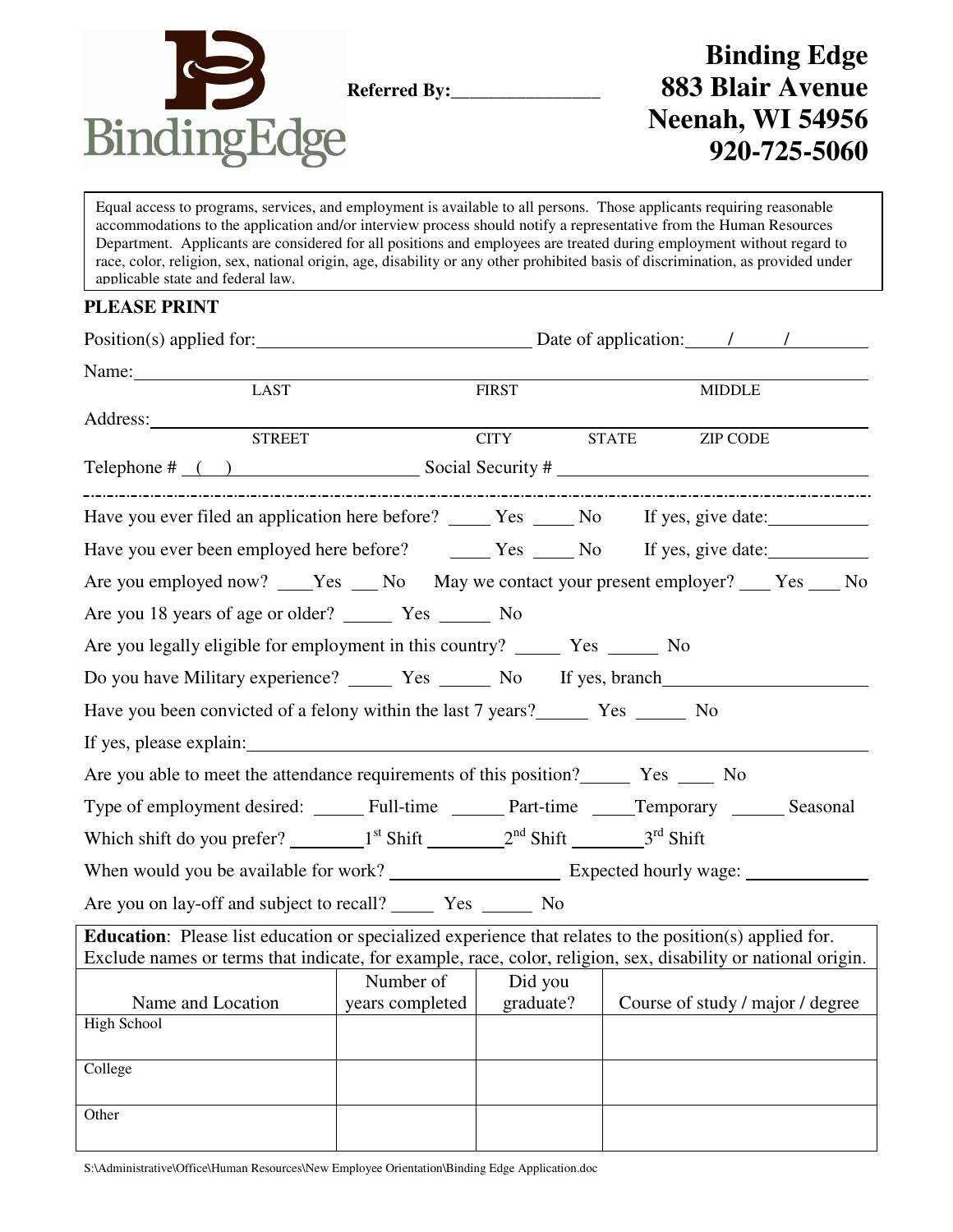### **Skills and Qualifications:** Summarize any training, skills, licenses and/or certificates that may qualify you as being able to perform job-related functions for which you are applying.

|                                                                                                         | Employment History: Start with your present or most recent job, include military service assignments |                          |                        |  |  |  |  |  |
|---------------------------------------------------------------------------------------------------------|------------------------------------------------------------------------------------------------------|--------------------------|------------------------|--|--|--|--|--|
| and volunteer activities. Exclude organization names that indicate, for example, race, color, religion, |                                                                                                      |                          |                        |  |  |  |  |  |
| sex, disability, or national origin.                                                                    |                                                                                                      |                          |                        |  |  |  |  |  |
| <b>Employer:</b>                                                                                        | Dates Employed                                                                                       | Work Performed           |                        |  |  |  |  |  |
|                                                                                                         | From:                                                                                                |                          |                        |  |  |  |  |  |
| Address:                                                                                                |                                                                                                      |                          |                        |  |  |  |  |  |
|                                                                                                         |                                                                                                      |                          |                        |  |  |  |  |  |
|                                                                                                         | To:                                                                                                  |                          |                        |  |  |  |  |  |
| Telephone: ()                                                                                           |                                                                                                      | Starting<br>Hourly Rate: | Ending<br>Hourly Rate: |  |  |  |  |  |
| Supervisor:                                                                                             | Reason for                                                                                           |                          |                        |  |  |  |  |  |
|                                                                                                         | Leaving:                                                                                             |                          |                        |  |  |  |  |  |
| <b>Employer:</b>                                                                                        | Dates Employed                                                                                       | Work Performed           |                        |  |  |  |  |  |
|                                                                                                         | From:                                                                                                |                          |                        |  |  |  |  |  |
| Address:                                                                                                |                                                                                                      |                          |                        |  |  |  |  |  |
|                                                                                                         |                                                                                                      |                          |                        |  |  |  |  |  |
|                                                                                                         | To:                                                                                                  | Starting                 | Ending                 |  |  |  |  |  |
| Telephone: ()                                                                                           |                                                                                                      | Hourly Rate:             | Hourly Rate:           |  |  |  |  |  |
| Supervisor:                                                                                             | Reason for                                                                                           |                          |                        |  |  |  |  |  |
|                                                                                                         | Leaving:                                                                                             |                          |                        |  |  |  |  |  |
| <b>Employer:</b>                                                                                        | Dates Employed                                                                                       | Work Performed           |                        |  |  |  |  |  |
|                                                                                                         | From:                                                                                                |                          |                        |  |  |  |  |  |
| Address:                                                                                                |                                                                                                      |                          |                        |  |  |  |  |  |
|                                                                                                         |                                                                                                      |                          |                        |  |  |  |  |  |
|                                                                                                         | To:                                                                                                  | Starting                 | Ending                 |  |  |  |  |  |
| Telephone: ()                                                                                           |                                                                                                      | Hourly Rate:             | Hourly Rate:           |  |  |  |  |  |
| Supervisor:                                                                                             | Reason for                                                                                           |                          |                        |  |  |  |  |  |
|                                                                                                         | Leaving:                                                                                             |                          |                        |  |  |  |  |  |
| <b>Employer:</b>                                                                                        | Dates Employed                                                                                       | <b>Work Performed</b>    |                        |  |  |  |  |  |
|                                                                                                         | From:                                                                                                |                          |                        |  |  |  |  |  |
| Address:                                                                                                |                                                                                                      |                          |                        |  |  |  |  |  |
|                                                                                                         |                                                                                                      |                          |                        |  |  |  |  |  |
|                                                                                                         | To:                                                                                                  | Starting                 | Ending                 |  |  |  |  |  |
| Telephone: ()                                                                                           |                                                                                                      | Hourly Rate:             | Hourly Rate:           |  |  |  |  |  |
| Supervisor:                                                                                             | Reason for                                                                                           |                          |                        |  |  |  |  |  |
|                                                                                                         | Leaving:                                                                                             |                          |                        |  |  |  |  |  |
| <b>Employer:</b>                                                                                        | Dates Employed                                                                                       |                          | Work Performed         |  |  |  |  |  |
|                                                                                                         | From:                                                                                                |                          |                        |  |  |  |  |  |
| Address:                                                                                                |                                                                                                      |                          |                        |  |  |  |  |  |
|                                                                                                         |                                                                                                      |                          |                        |  |  |  |  |  |
|                                                                                                         | To:                                                                                                  | Starting                 | Ending                 |  |  |  |  |  |
| Telephone: ()                                                                                           |                                                                                                      | Hourly Rate:             | Hourly Rate:           |  |  |  |  |  |
| Supervisor:                                                                                             | Reason for                                                                                           |                          |                        |  |  |  |  |  |
|                                                                                                         | Leaving:                                                                                             |                          |                        |  |  |  |  |  |

If you need additional space to list previous employers, please use back of this page.

S:\Administrative\Office\Human Resources\New Employee Orientation\Binding Edge Application.doc